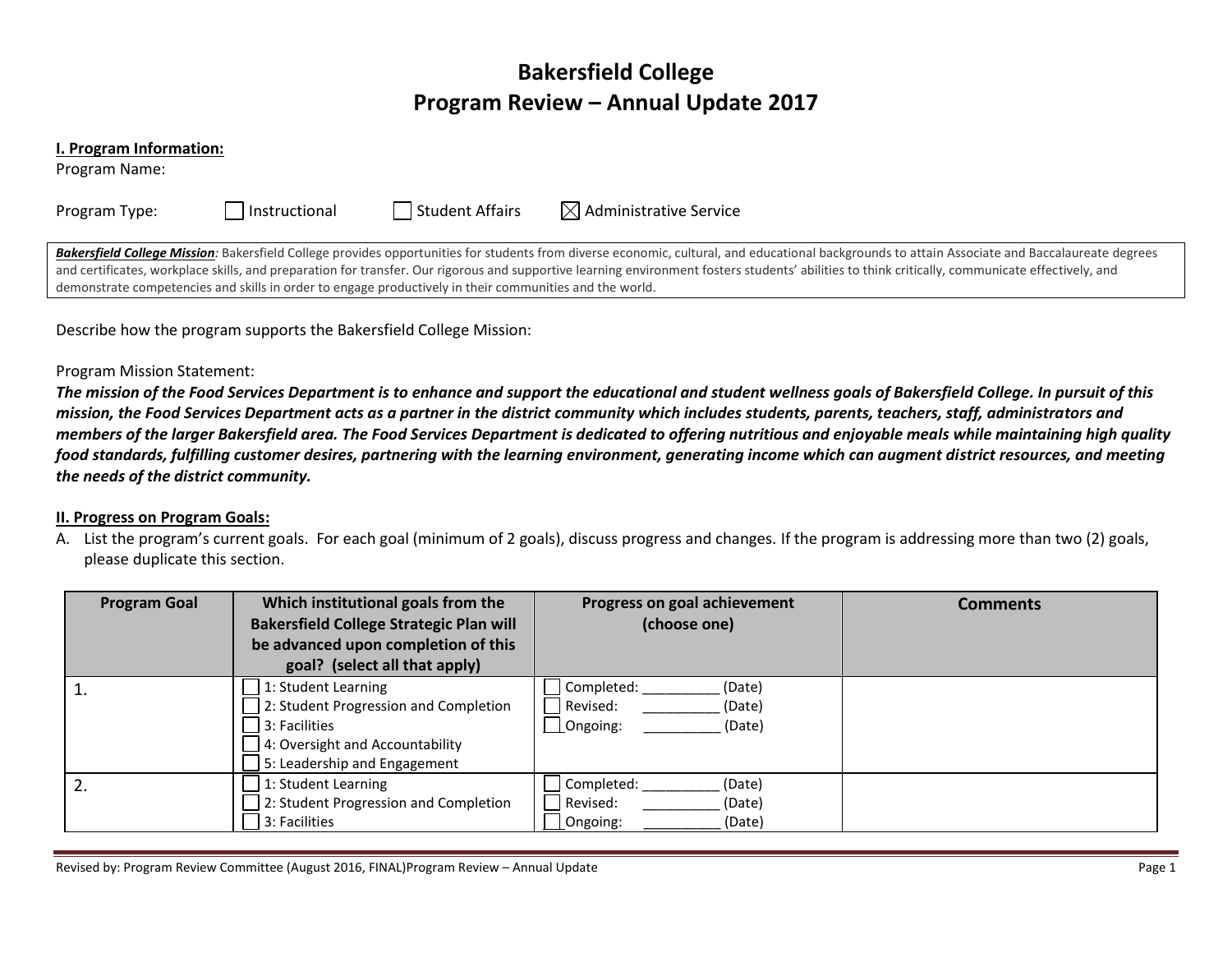#### B. List new or revised goals (if applicable)

| New/Replacement Program Goal | Which institutional goals will be advanced upon  | <b>Anticipated Results</b> |
|------------------------------|--------------------------------------------------|----------------------------|
|                              | completion of this goal? (select all that apply) |                            |
|                              | 1: Student Learning                              |                            |
|                              | 2: Student Progression and Completion            |                            |
|                              | 3: Facilities                                    |                            |
|                              | 4: Oversight and Accountability                  |                            |
|                              | 5: Leadership and Engagement                     |                            |

#### **III. Trend Data Analysis:**

Highlight *any significant changes* in the following metrics and discuss what such changes mean to your program.

- A. Changes in student demographics (gender, age and ethnicity).
- B. Changes in enrollment (headcount, sections, course enrollment and productivity).
- C. Success and retention for face-to-face, as well as online/distance courses.
- D. Other program-specific data that reflects significant changes *(please specify or attach).* All Student Affairs and Administrative Services should respond.

### **IV. Program Assessment (focus on most recent year):**

### Use attached **Assessment Report Form AU Tab**

A. Describe *any significant changes* in your program's strengths since last year.

- *Hired new cook to help increase sales in both catering and cafeteria sales*
- *• Five new items added to daily menu and opened hot line specials*
- *• Digital menu board installed to support overall look of grill*
- *• Created Service Recovery Card for staff*
- *• Increased catering sales by over 100%*
- *• Stream lined catering policies and procedures.*
- *• Implemented no tax regulation for students*
- *• Continue with the safety first culture*
- *• Promote health and wellness on campus*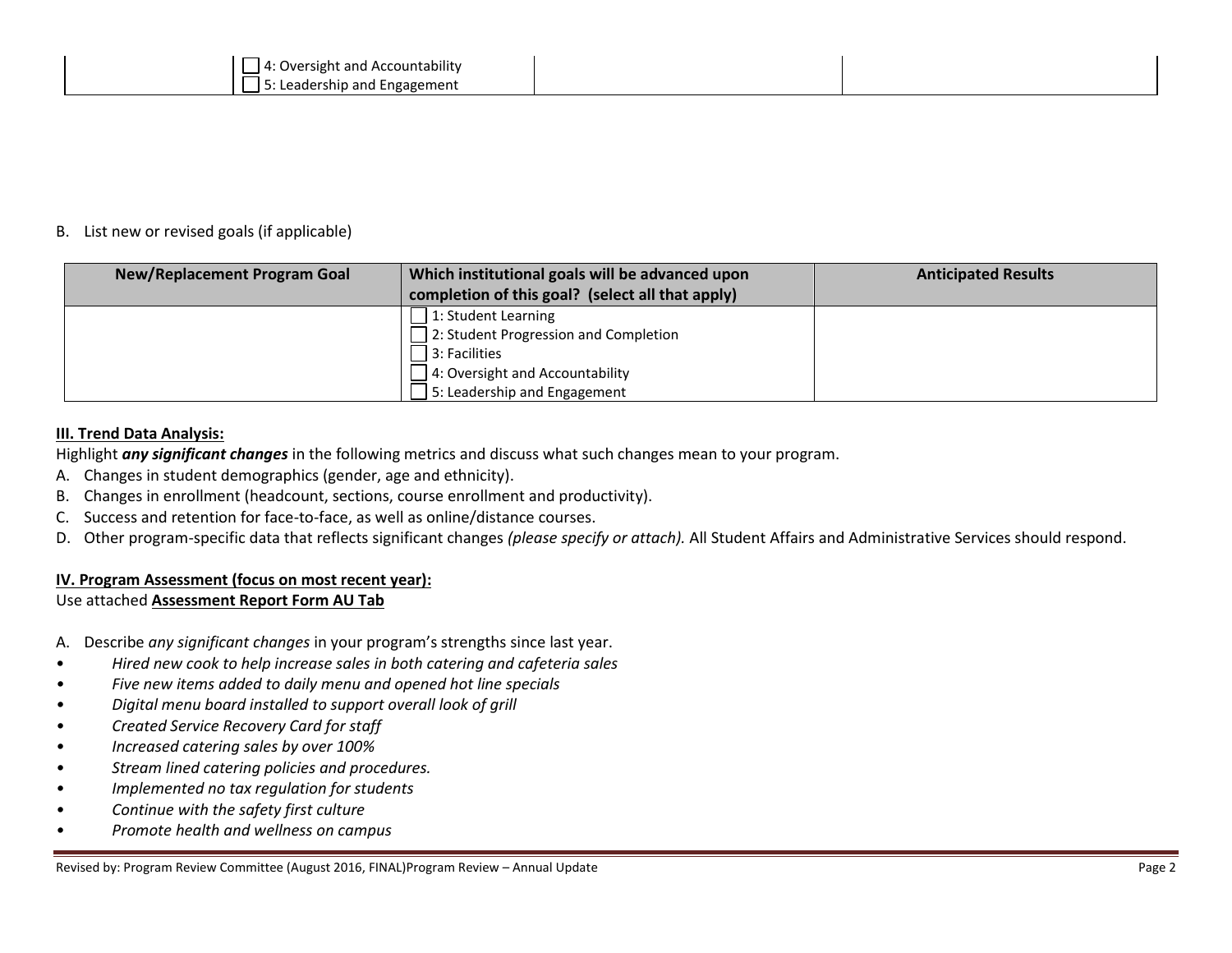- *• Develop new food service assistant manager position*
- *• Developed P&L for accurate financial reporting*
- *• Successfully received A's during three (3) health inspections this year*
- *• Successfully hosted 525 Caterings*
- *• Successfully served over 265,000 guest in the Food Court and Panorama Grill YTD.*
- B. Describe *any significant changes* in your program's weaknesses since last year.
	- *Food Services Assistant Managers position is posted*
- C. If applicable, describe any unplanned events that affected your program.
	- Few month delay in hiring and approving of student workers significantly affected scheduled work hours for classified staff and compromised qulity and *volume of food production*

**V. Assess Your Program's Resource Needs:** To request resources (staff, faculty, technology, equipment, budget, and facilities), please fill out the appropriate form.<https://committees.kccd.edu/bc/committee/programreview>

- A. Human Resources and Professional Development:
	- 1. If you are requesting any additional positions, explain briefly how the additional positions will contribute to increased student success. Include upcoming retirements or open positions that need to be filled.
		- *Assistant Food Service Manager*
			- *The Assistant Food Service Manager will coordinate, plan and organize daily activities of the Bakersfield College Cafeteria and Bakersfield College Concessions operation. Assigning these duties to other staff in the Food Service Department violates the CSEA Contract. Union member supervising union member does not administer good management practices.*
			- *If this Position is not filled there will be continued stress on the Food Service Manager. The Food Service Manager Spends 50-70% of their time dealing with daily problems of the operation, thus has very little time to "manage" the department for the future.*
	- 2. Professional Development:
		- a. Describe briefly the effectiveness of the professional development your program has been engaged in (either providing or attending) during the last year, focusing on how it contributed to student success.
		- b. What professional development opportunities and contributions can your program make to the college in the future?
- B. Facilities:

-

- 1. How have facilities' maintenance, repair or updating affected your program in the past year as it relates to student success?
	- *The physical plant of the Food Service Department is extremely old. We understand plans are being made to remodel the Food Service Department along with the rest of the Campus Center. This project is two or three years away, the majority of the equipment, (stove, oven, broiler & fryer), in the main kitchen's "Cook Island" are over 30 years old with some over 65 years old. An equipment replacement plan has been developed by Chef Sabella with the assistance of the M&O Department.*